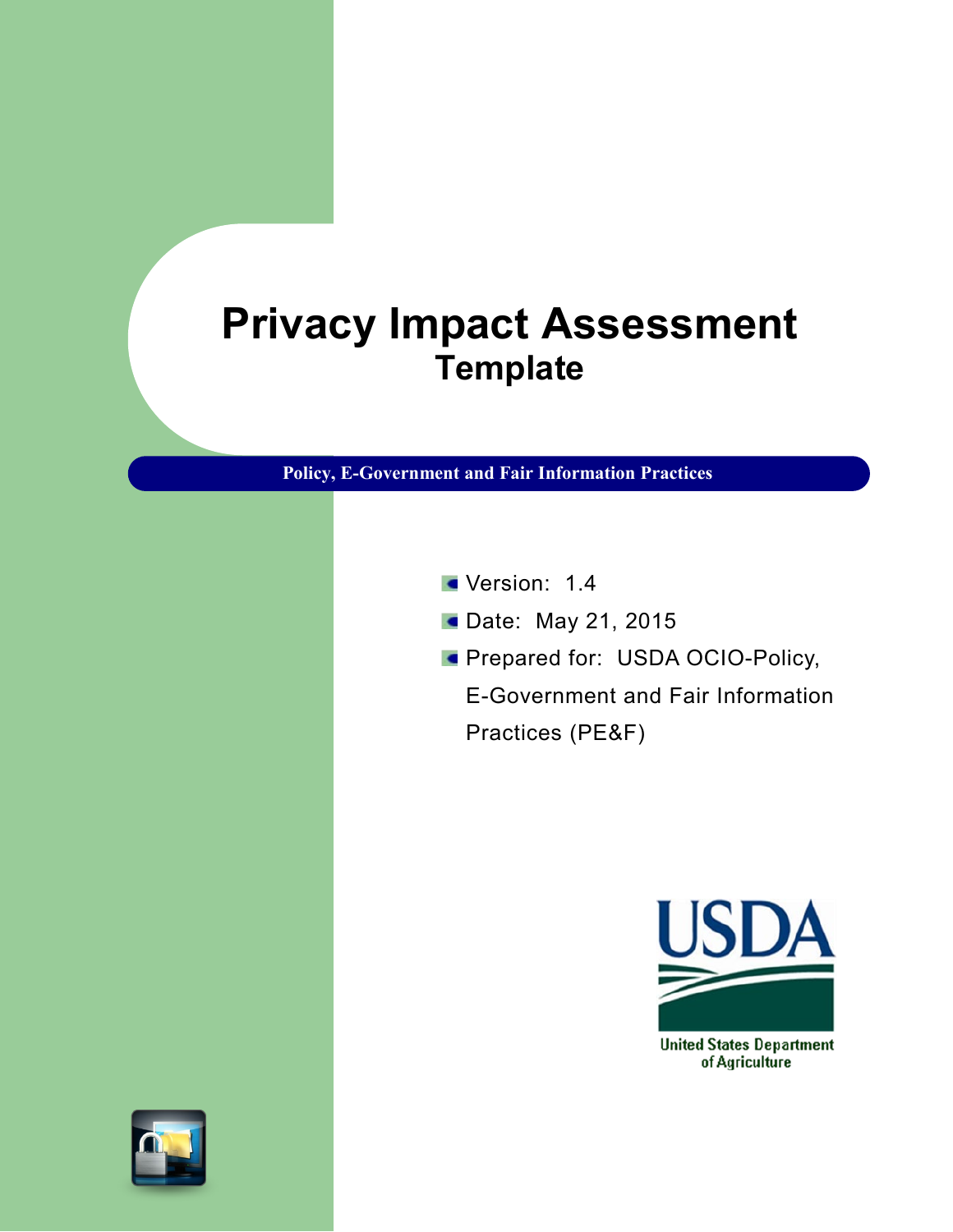

## **Privacy Impact Assessment for the**

## **VS NITC System (VNS): Veterinary Services Process Streamlining (VSPS)**

**April, 2020**

## **Contact Point**

**Orlando Baca USDA APHIS Veterinary Services** *(301) 851-3408*

# **Reviewing Official**

*Tonya Woods Director, Freedom of Information and Privacy Act Staff* **United States Department of Agriculture** *(301) 851-4076*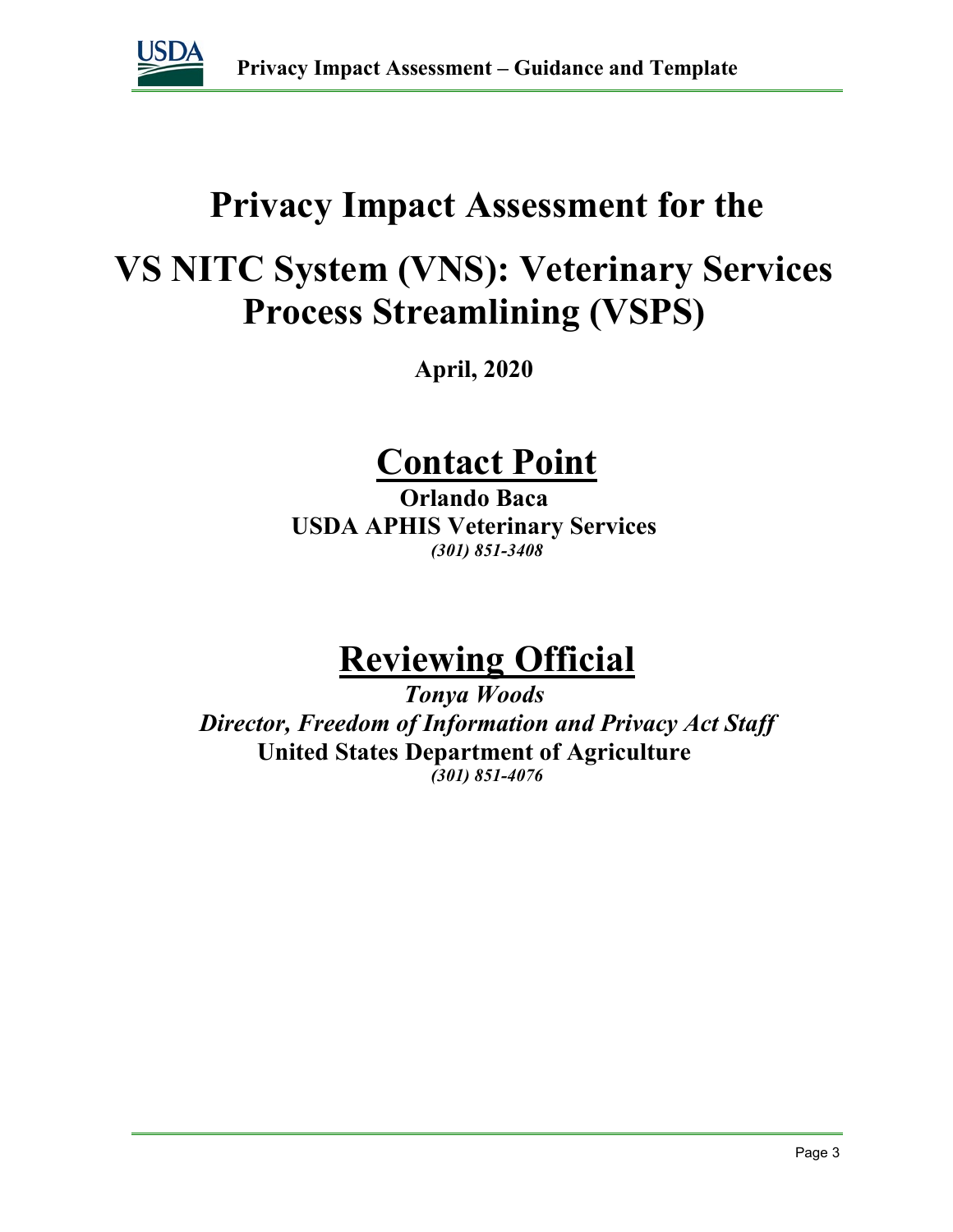

### Abstract

- This Privacy Impact Assessment (PIA) is for the USDA, APHIS, Veterinary Services (VS), Veterinary Services Process Streamlining (VSPS).
- VSPS is an enterprise-level (business-wide) information system that collects and stores data entered by importers for import permit requests and accredited veterinarians for accreditation applications, export health certificates, and interstate movement health certificates.
- This PIA was conducted as part of APHIS continuous monitoring activities.

### **Overview**

The Veterinary Services Process Streamlining (VSPS) system is classified as a major application by USDA/APHIS/VS. VSPS was developed using a Rapid Application Development approach with phased releases of modules and functionality. Modules were rolled-out for user testing and acceptance as they are completed. The following provides the status and timeframes for each module that is currently within the scope of the VSPS project.

VSPS currently consists of six major subsystems. The core component provides user maintenance and system administration functions. The other five components represent the mission areas that contain the primary functions required to capture the information needed to track animal and animal product movement into, out of, and within the United States. Each mission area component includes forms that must be automated into a cohesive system so that information can be captured in a timely and accurate manner.

VSPS uses Mobile Information Management (MIM) technology to capture data in the field. This technology allows the user to capture the data in field with a personal desktop assistant, and then when back at the duty location, use the Desktop Management application to synchronize and upload the data to the VSPS database in Fort Collins, CO.

### Section 1.0 Characterization of the Information

The following questions are intended to define the scope of the information requested and/or collected as well as reasons for its collection as part of the program, system, rule, or technology being developed.

#### **1.1 What information is collected, used, disseminated, or maintained in the system?**

The VSPS system collects information from veterinarians that apply on-line to become federally accredited, from importers that are requesting a permit to import animals, and from accredited veterinarians that are submitting health certificates for the export and interstate movement of animals.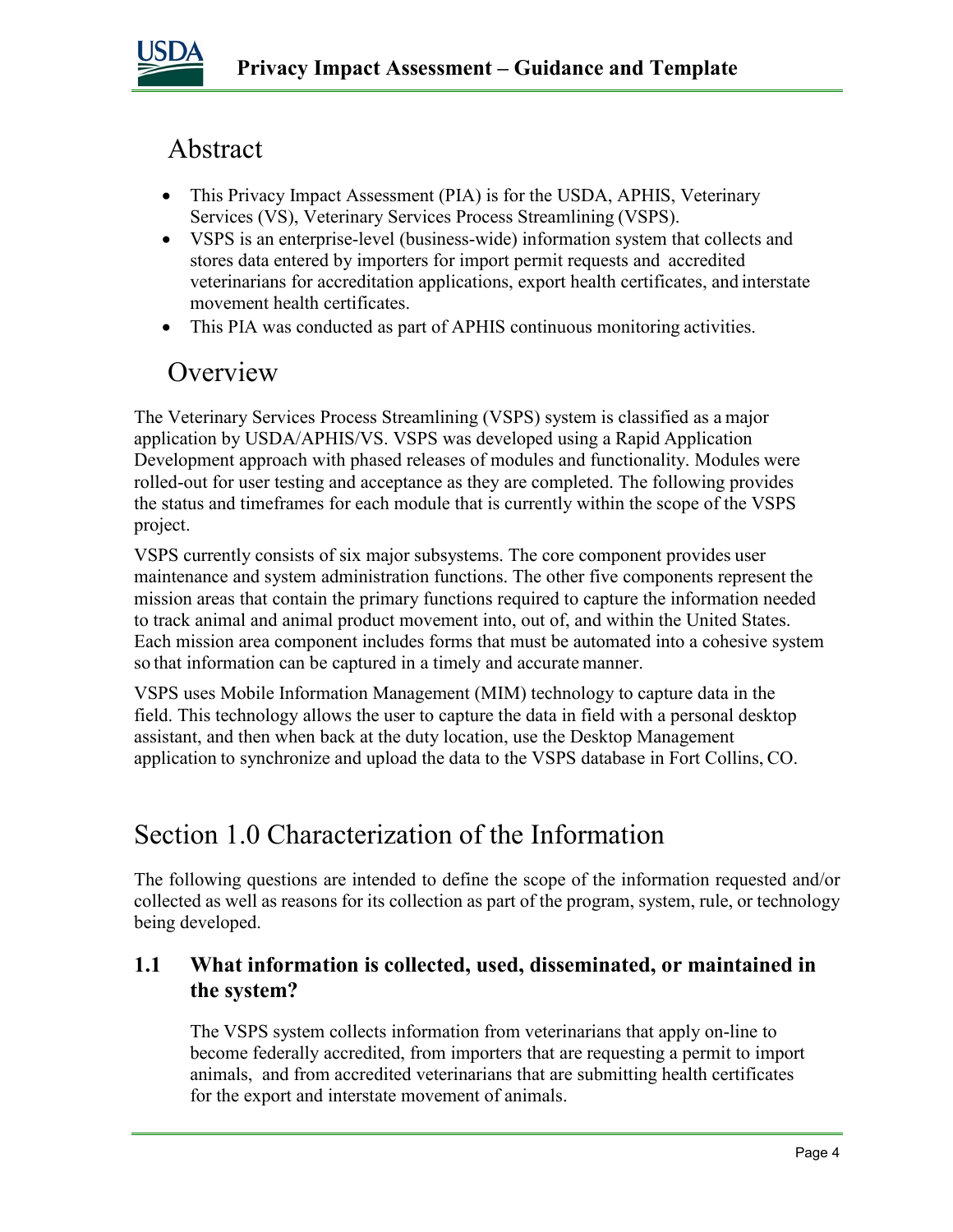

VS personnel processes and approve applications for federal accreditation, document actions taken against accredited veterinarians, process permit requests and issue import permits, maintain the animal import rules, process export health certificates, and maintain the export protocols. State personnel issue permits for interstate movement requests and maintain the state protocols.

#### **1.2 What are the sources of the information in the system?**

The primary sources of information collected and stored in the VSPS system are data entered by importers for import permit requests and accredited veterinarians for accreditation applications, export health certificates, and interstate movement health certificates.

#### **1.3 Why is the information being collected, used, disseminated, or maintained?**

**Veterinary Accreditation:** VS relies upon accredited veterinarians to attest to the health of animals at the time of inspection being exported to foreign countries or being moved between or within States. A veterinarian must be accredited in each state in which he or she performs Federal work. The Veterinary Accreditation module automates submission of the accreditation application; streamline the approval process through the electronic distribution of information, and record actions taken against accredited veterinarians.

**Live Animal Import:** All animals entering the United States must go through an Import Process. The Animal Import module will capture data real time of animals entering the United States through all of its ports including land border ports, animal import centers, limited ports and Ocean and Air ports. This module also supports on- line processing for the arrival and release of animals entering the United States.

**Interstate Animal Movement**: All animals being moved from State to State are required to go through an Interstate Movement Certification Process. Each animal must be inspected by an accredited veterinarian and will be subject to the target State's entry regulations. The Interstate Animal Movement module automates the way accredited veterinarians process animal health information, including laboratory test results and processing of the final health certificate required for entry into the target State. This module also provides a mechanism for capturing permits by the State for requested interstate movements.

**Facilities:** allows current National Import Export Services (NIES) animal import product staff to enter information about facilities that receive and treat animal import products from a number of countries around the world.

Another aspect of this module is a Facility Approved to Export Animal Products (FAEAP). These are facilities that are authorized or approved to export certain animal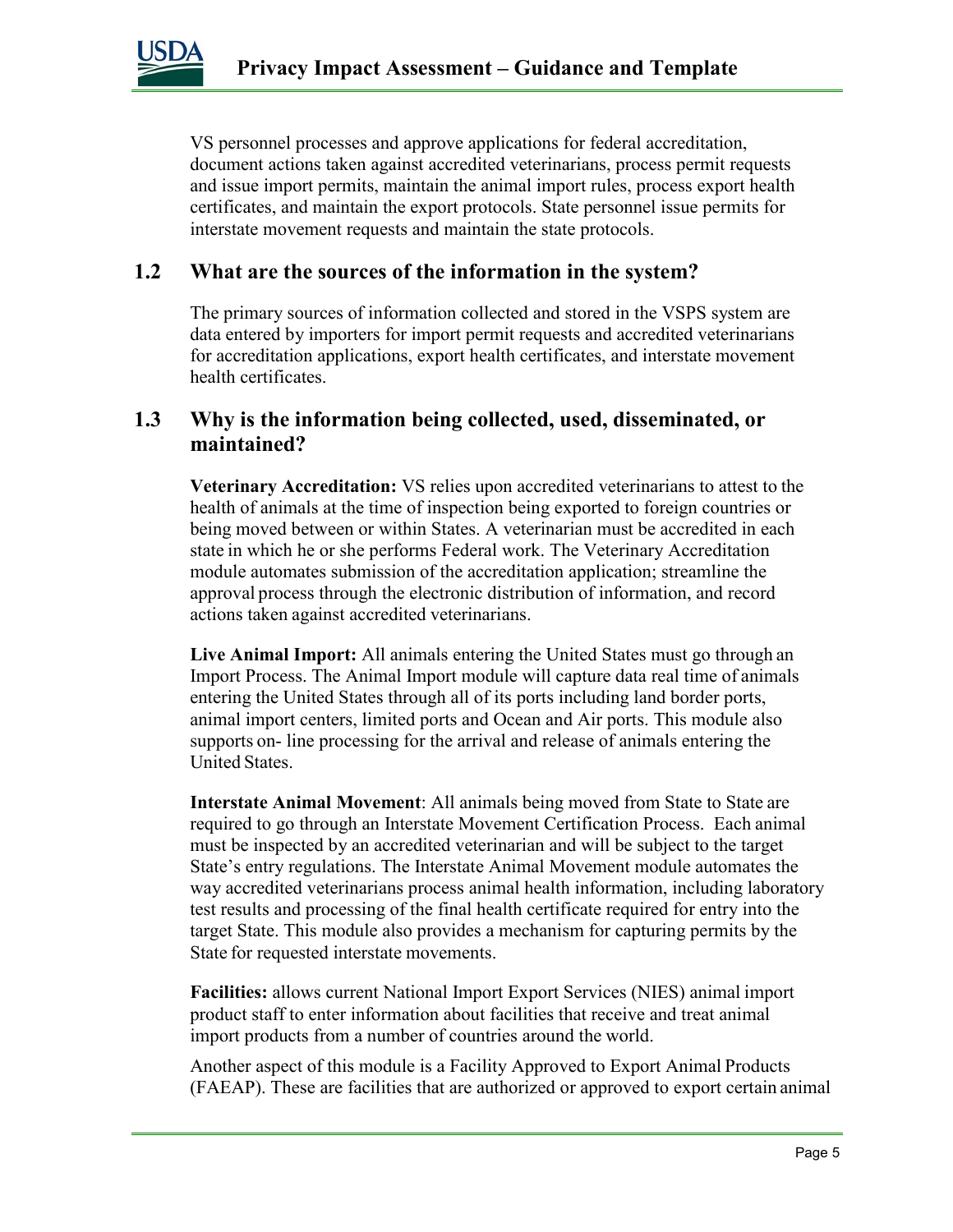

products to specific countries or geographic regions. Approval is dependent upon criteria established by the importing country or region. Criteria may vary depending on the approved activity. The criteria for approval and details related to an approval may change frequently.

#### **1.4 How is the information collected?**

The information is collected through user data input as well as uploaded via a Mobile Information Management device through an encrypted process.

#### **1.5 How will the information be checked for accuracy?**

All data collected and stored in the VSPS system is provided by either a customer (importer, State Regulatory Official (SRO), and Accredited Veterinarian) or VS personnel.

The data associated with an accredited veterinarian is maintained by the customer (user) that provided the original information. These users have fully access to the data that pertains to them, so the accuracy of the data is controlled by the customer and owner of the data. In addition, these users will be prompted by the VSPS system to verify and update their data every 6 months to ensure the data remains current and accurate.

The data associated with imports, exports, interstate movement, and slaughter horse transport are transactional in nature. Once a request is processed to completion, which should take no longer than 90 days, the data is retained as read only and will not be changed. The timeliness, accuracy, and completeness of this data will not be an issue.

#### **1.6 What specific legal authorities, arrangements, and/or agreements defined the collection of information?**

- The Animal Damage Control Act of 1931, 7 U.S.C. 8301 et seq. of the Animal Health Protection Act
- The Animal Health Protection Act, 7 U.S.C. 8301-8317
- 21 U.S.C. 105, 111-114a-1, 116, 125, 134b, 134f
	- Title 9, Code of Federal Regulations (9 CFR)

#### **1.7 Privacy Impact Analysis: Given the amount and type of data collected, discuss the privacy risks identified and how they were mitigated.**

Unauthorized disclosure of customer personally identifiable data is the primary privacy risk as identified in the PTA. USDA APHIS, including the VS Management Team, District Directors, Veterinary Medical Officers (VMO), National Import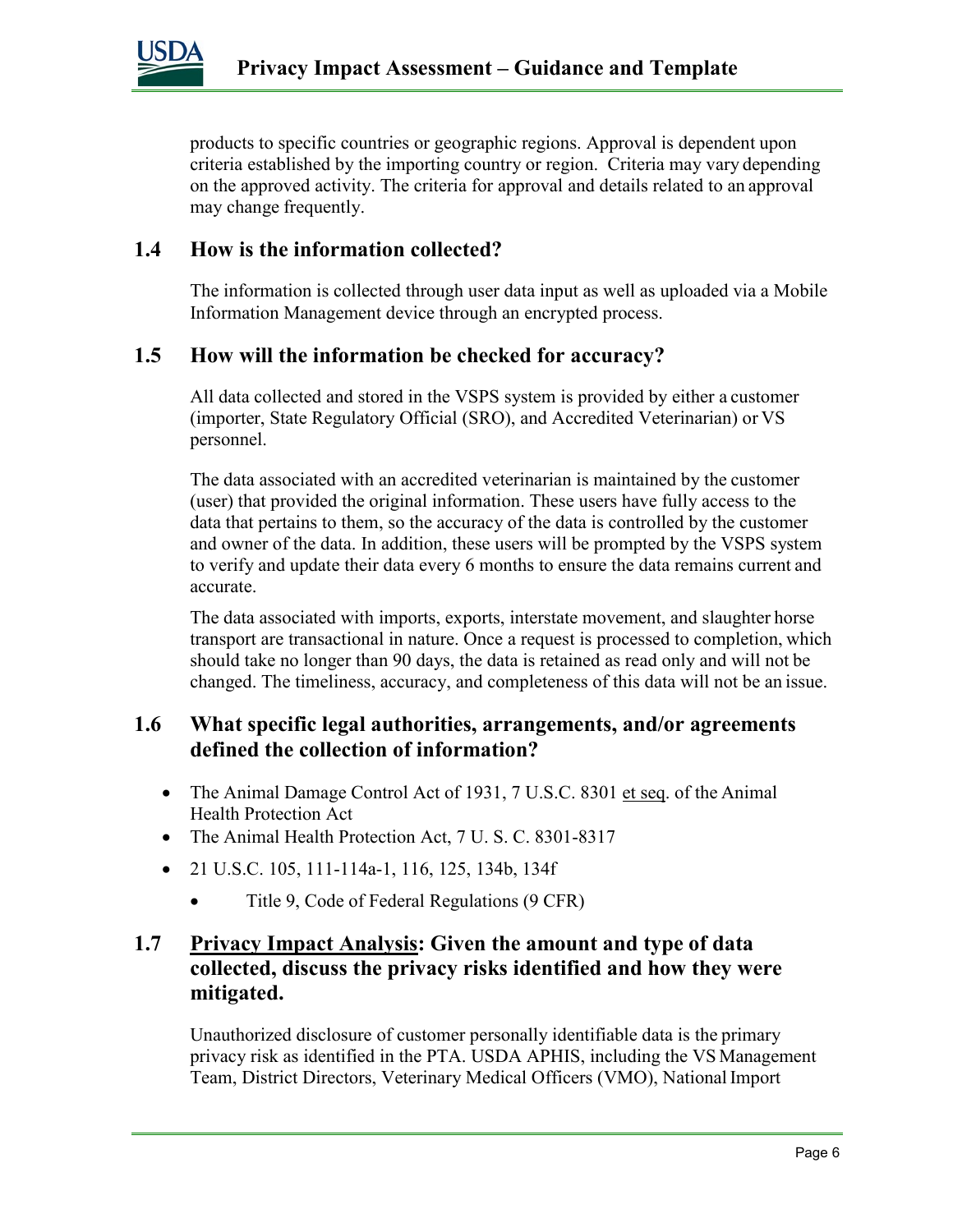

Export Services program staff and State Regulatory Officials are all responsible for protecting the privacy rights of the users identified in VSPS. Specific mitigation activities are:

- All access to the data in the system is controlled by an authorization process. An APHIS point of contact or supervisor must identify (authorize) what functional roles that individual needs in the VSPS system.
- All access to VSPS is controlled by the USDA eAuthentication system.
- The application limits access to relevant information and prevents access to unauthorized information.
- All organizational users are required to sign Rules of Behavior on an annual basis as part of the USDA mandatory information system security awarenesstraining
	- At the login screen of the application the warning banner must be acknowledged before users are allowed access.

## Section 2.0 Uses of the Information

The following questions are intended to delineate clearly the use of information and the accuracy of the data being used.

#### **2.1 Describe all the uses of information.**

The data will be used to support Veterinary Accreditation, Import of Animals, Export of Animals, Interstate Movement of Animals, and Slaughter Horse Transport, all of which are cover under Title 9, Code of Federal Regulations (9 CFR) Animals and Animal Products. The data collected within VSPS will also be used for research, investigative and litigation support, comparative and risk analysis.

#### **2.2 What types of tools are used to analyze data and what type of data may be produced?**

The IBM Cognos Enterprise business intelligence tool is used to analyze the data collected in VSPS.

#### **2.3 If the system uses commercial or publicly available data please explain why and how it is used.**

VSPS uses Google Maps to identify directions to a specific address for the interstate movement of animals.

- **2.4 Privacy Impact Analysis: Describe any types of controls that may be in place to ensure that information is handled in accordance with the above described uses.** 
	- All access to VSPS is controlled by the USDA eAuthentication system.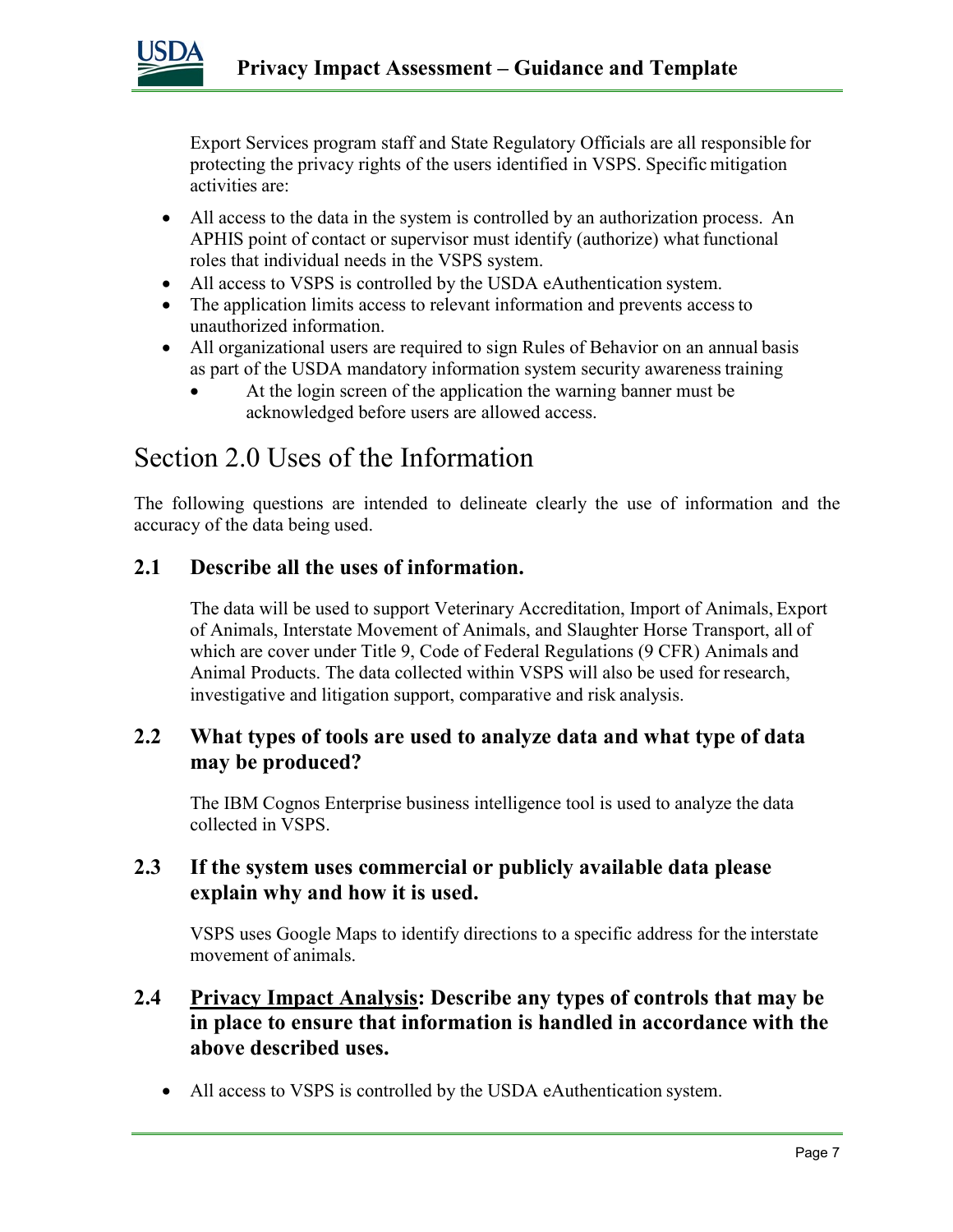

- The application contains security measures to limit access to relevant information and prevents access to unauthorized information.
- At the login screen of the application the warning banner must be acknowledged before users are allowed access.
- Security controls within the application are reviewed each year by independent assessors in order to verify that they are operating as expected.
- Access to personal information is restricted to individuals with a need to know in order to perform functions associated with their job.
- All organizational users are required to sign Rules of Behavior on an annual basis as part of the USDA mandatory information system security awareness training. Failure to comply with Rules of Behavior could result in strict disciplinary action, including termination or other adverse action that is deemed appropriate.

### Section 3.0 Retention

The following questions are intended to outline how long information will be retained after the initial collection.

#### **3.1 How long is information retained?**

APHIS maintains information about accredited veterinarians in the system indefinitely. This includes veterinarians whose accreditation has lapsed or been revoked. However, APHIS destroys only the paper files when a veterinarian is deceased. The system also contains information about veterinarians who are applicants for accredited status.

The retention period for data associated with the import of animals, export of animals, interstate movement, and slaughter horse transport is planned to be 7 years.

#### **3.2 Has the retention period been approved by the component records officer and the National Archives and Records Administration (NARA)?**

The VSPS Records Scheduling Request was submitted to NARA for approval.

#### **3.3 Privacy Impact Analysis: Please discuss the risks associated with the length of time data is retained and how those risks are mitigated.**

Unauthorized disclosure of employee and other personal data is the primary privacy risk, as identified by the PTA. To mitigate this risk data is maintained and disposed of in accordance with APHIS records retention schedules that are applicable to the system. Safeguards are in place to ensure that data is restricted to only authorized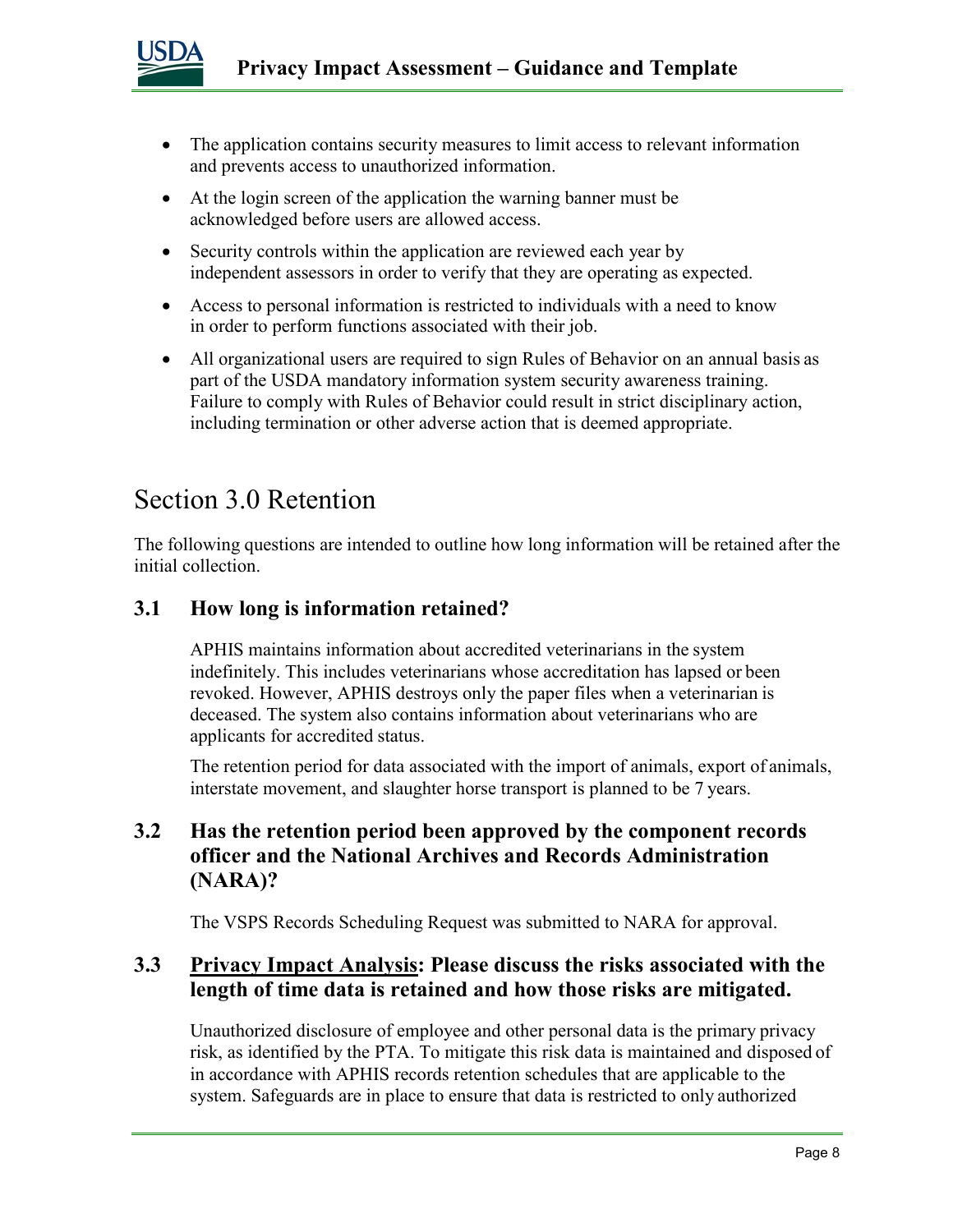

individuals. Personally Identifiable Information (PII) is limited to name, mailing address, phone number, State license number, and score on accreditation examination. VSPS maintains this information in a secure manner.

## Section 4.0 Internal Sharing and Disclosure

The following questions are intended to define the scope of sharing within the United States Department of Agriculture.

#### **4.1 With which internal organization(s) is the information shared, what information is shared and for what purpose?**

At this point, no other Federal or internal USDA agencies have been identified as requiring access to the data contained in VSPS.

#### **4.2 How is the information transmitted or disclosed?**

The APHIS and state users have access to the VSPS through the Digital Infrastructure Services Center (DISC) General Support System (GSS) and can view detailed or summary reports that are pertinent to their organizations. User access to the information through login access to the application and access is controlled via application roles and location of the users.

#### **4.3 Privacy Impact Analysis: Considering the extent of internal information sharing, discuss the privacy risks associated with the sharing and how they were mitigated.**

Unauthorized disclosure of personal information is the primary privacy risk to information shared internally to APHIS. Access controls are employed within VSPS to comply with least privilege requirements. Further, sharing risks are mitigated through VSPS and DISC GSS security controls as delineated in the current VSPS System SecurityPlan.

### Section 5.0 External Sharing and Disclosure

The following questions are intended to define the content, scope, and authority for information sharing external to USDA which includes Federal, state and local government, and the private sector.

#### **5.1 With which external organization(s) is the information shared, what information is shared, and for what purpose?**

In addition to those disclosures generally permitted under 5 U.S.C. 552a(b) of the Privacy Act, records maintained in the system may be disclosed outside USDA as follows: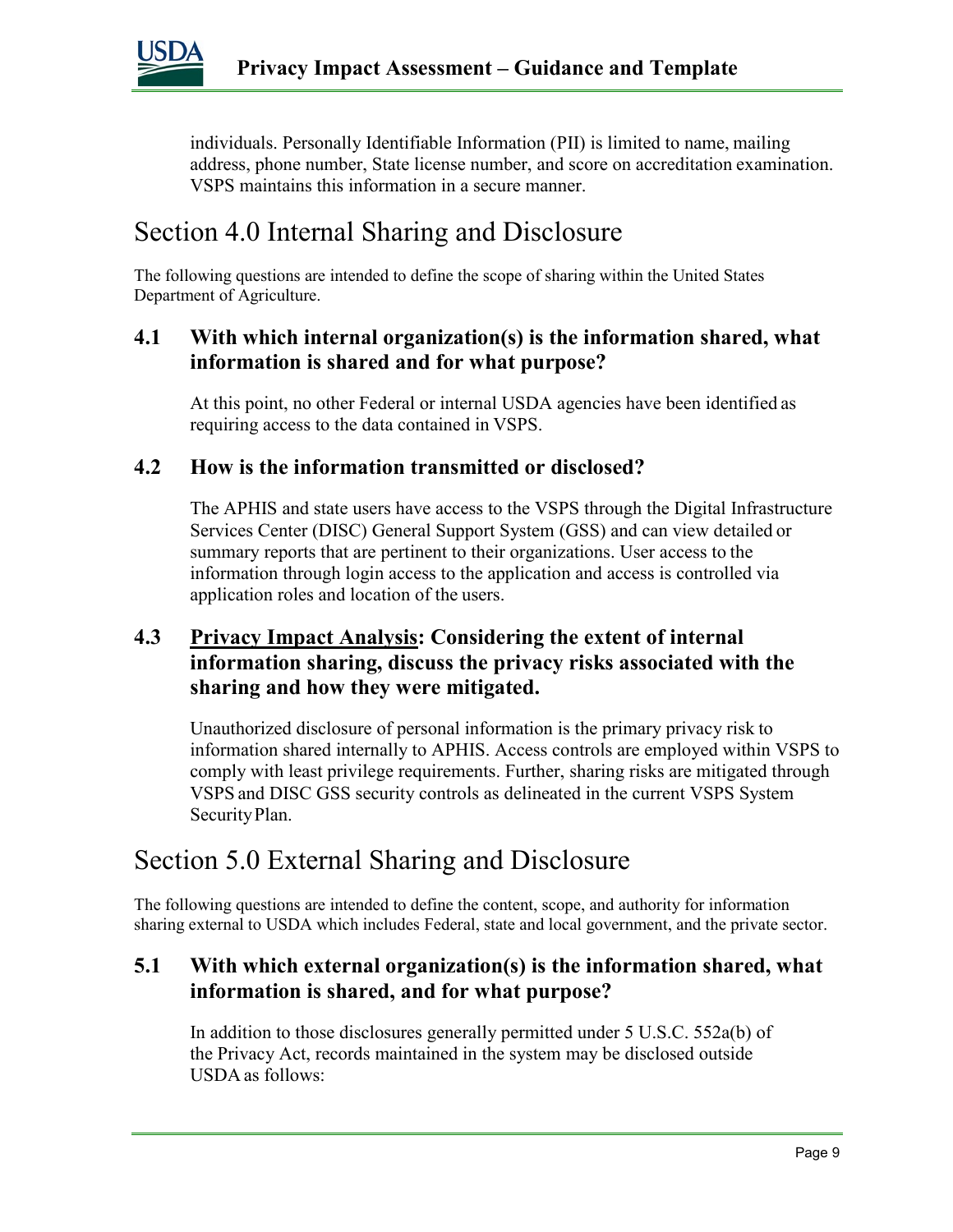

- 1) To State animal health officials in each State, State veterinary examining or licensing boards, and the American Association of Veterinary State Boards to certify accreditation or license status or exchange information regarding disciplinary action(s);
- 2) To the public for the purpose of locating and contacting accredited veterinarians in a specific geographical area;
- 3) To the appropriate agency, whether Federal, State, local, or foreign, charged with responsibility of investigating or prosecuting a violation of law or of enforcing, implementing, or complying with a statute, rule, regulation, or order issued pursuant thereto, of any record within this system when information available indicates a violation or potential violation of law, whether civil, criminal, or regulatory in nature, and either arising by general statute or particular program statute, or by rule, regulation, or court order issued pursuant thereto;
- 4) To the Department of Justice when the agency, or any component thereof, or any employee of the agency in his or her official capacity, or any employee ofthe agency in his or her individual capacity where the Department of Justice has agreed to represent the employee, or the United States, in litigation, where the agency determines that litigation is likely to affect the agency or any of its components, is a party to litigation or has an interest in such litigation, and the use of such records by the Department of Justice is deemed by the agency to be relevant and necessary to the litigation; provided, however, that in each case, the agency determines that disclosure of the records to the Department of Justice is a use of the information contained in the records that is compatible with the purpose for which the records were collected;
- 5) For use in a proceeding before a court or adjudicative body before which the agency is authorized to appear, when the agency, or any component thereof, or any employee of the agency in his or her official capacity, or any employee of the agency in his or her individual capacity where the agency has agreed to represent the employee, or the United States, where the agency determines that litigation is likely to affect the agency or any of its components, is a party to litigation or has an interest in such litigation, and the agency determines that use of such records is relevant and necessary to the litigation; provided, however, that in each case, the agency determines that disclosure of the records to the court is a use of the information contained in the records that is compatible with the purpose for which the records were collected;
- 6) To appropriate agencies, entities, and persons when the agency suspects or has confirmed that the security or confidentiality of information in the system of records has been compromised; the agency has determined that as a result of the suspected or confirmed compromise there is a risk of harm to economic or property interests, a risk of identity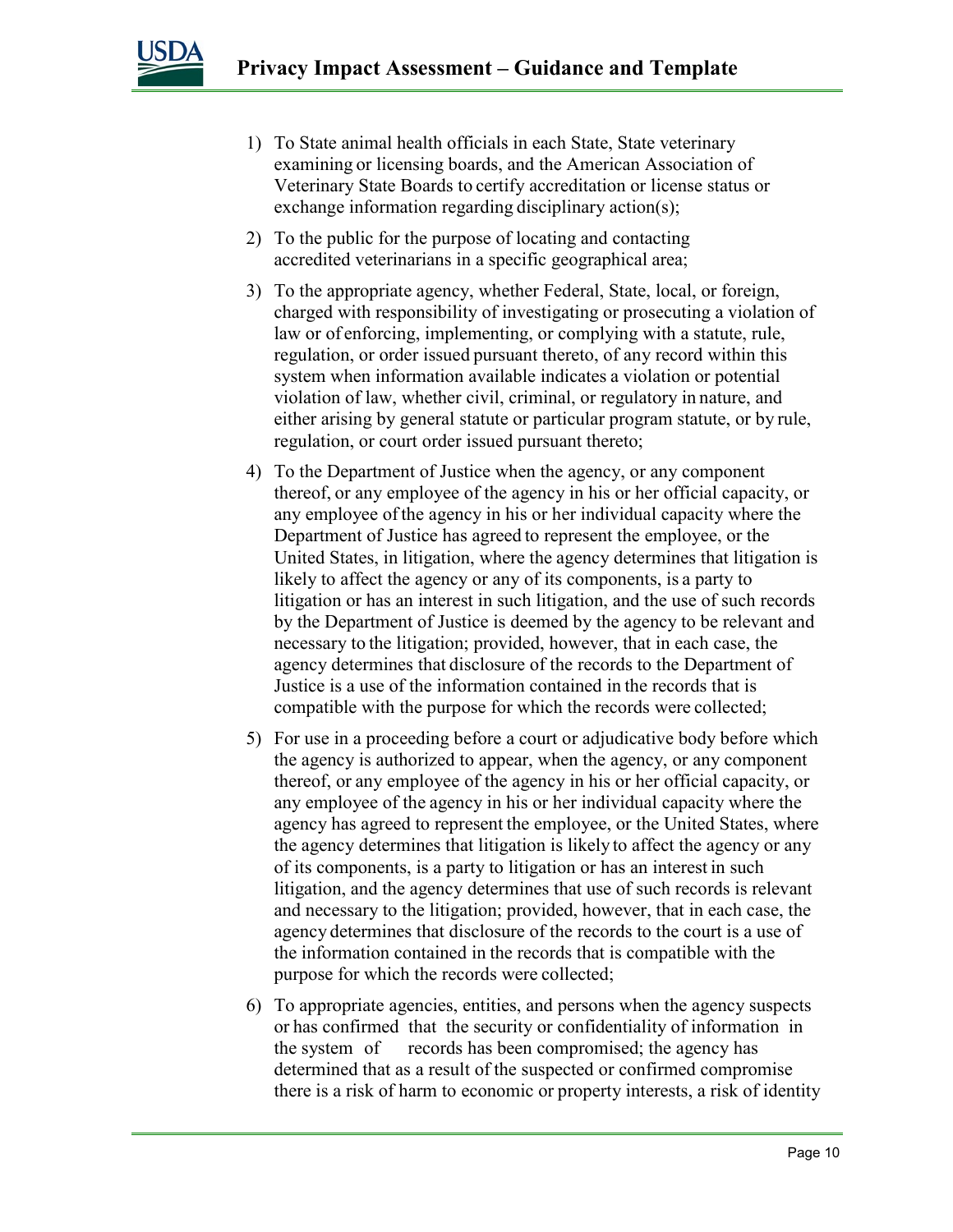

theft or fraud, or a risk of harm to the security or integrity of this system or other systems or programs (whether maintained by the agency or another agency or entity) that rely upon the compromised information; and the disclosure made to such agencies, entities, and persons is reasonably necessary to assist in connection with the agency's efforts to respond to the suspected or confirmed compromise and prevent, minimize, or remedy such harm;

- 7) To contractors and other parties engaged to assist in administering the program. Such contractors and other parties will be bound by the nondisclosure provisions of the Privacy Act. This routine use assists the agency in carrying out the program, and thus is compatible with the purpose for which the records are created and maintained;
- 8) To USDA contractors, partner agency employees or contractors, or private industry employed to identify patterns, trends or anomalies indicative of fraud, waste, or abuse;
- 9) To a congressional office from the record of an individual in response to an inquiry from the congressional office made at the written request of that individual; and

To the National Archives and Records Administration or to the General Services Administration for records management inspections conducted under 44 U.S.C. 2904 and 2906.

**5.2 Is the sharing of personally identifiable information outside the Department compatible with the original collection? If so, is it covered by an appropriate routine use in a SORN? If so, please describe. If not, please describe under what legal mechanism the program or system is allowed to share the personally identifiable information outside of USDA.** 

Yes. The sharing of personally identifiable information outside the Department is compatible with the original collection. Where the USDA controls the personally identifiable information in the VSPS application; use of that information will be governed by an appropriate routine use in a SOR Notice APHIS-2. Where the VSPS information is controlled by State authorities, the legal mechanisms employed are per state information security law and regulation. APHIS VS works with State authorities on data protection through the use of NDAs, ISAs, MOUs and other agreements.

#### **5.3 How is the information shared outside the Department and what security measures safeguard its transmission?**

Current information is shared through role-based access to the VSPS Cognosreports, as well as through role-based access within the application.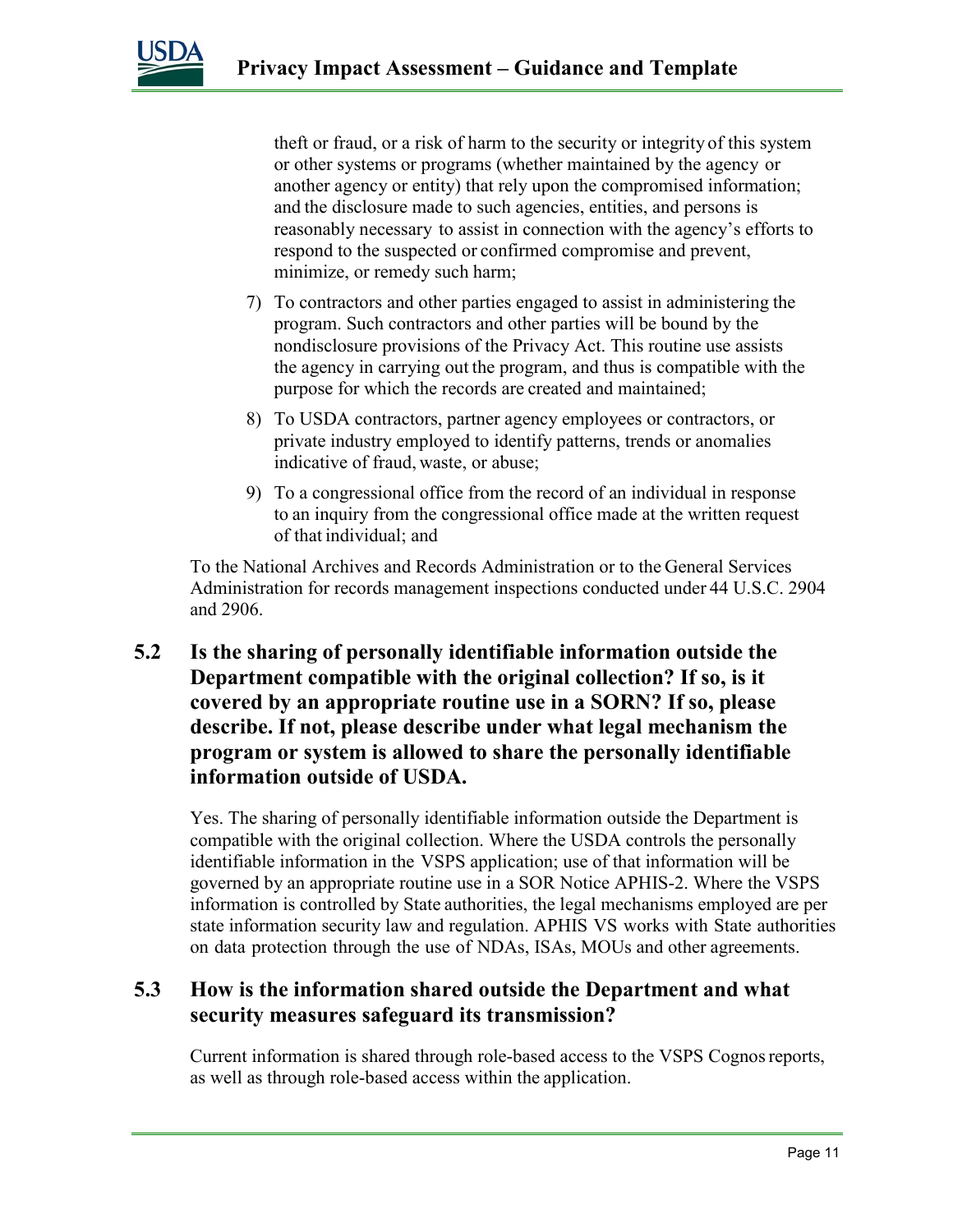

#### **5.4 Privacy Impact Analysis: Given the external sharing, explain the privacy risks identified and describe how they were mitigated.**

Unauthorized disclosure of personal information is the primary privacy risk to information shared internally to APHIS. Before data is shared externally, a review of the VSPS System of Record Notice (SORN) is performed to ensure that the sharing is documented as a Routine Use, and also that the sharing is compatible with the mission and purpose of the VSPS. These risks are mitigated through VSPS and DISC GSS security controls as delineated in the current VSPS System SecurityPlan.

### Section 6.0 Notice

The following questions are directed at notice to the individual of the scope of information collected, the right to consent to uses of said information, and the right to decline to provide information.

#### **6.1 Does this system require a SORN and if so, please provide SORN name and URL.**

#### VSPS SORN

[https://www.ocio.usda.gov/sites/default/files/APHIS\\_2\\_Tuesday\\_May\\_12\\_2015.txt](https://www.ocio.usda.gov/sites/default/files/APHIS_2_Tuesday_May_12_2015.txt)

#### **6.2 Was notice provided to the individual prior to collection of information?**

Information is collected on an OMB approved APHIS forms, which contain Privacy Act Statements.

A System of Record Notice has been published in the Federal Register for theRecords of Accredited Veterinarians under USDA-APHIS-2.

#### **6.3 Do individuals have the opportunity and/or right to decline to provide information?**

No, if information is required the user must provide that information or, not use the VSPS application.

#### **6.4 Do individuals have the right to consent to particular uses of the information? If so, how does the individual exercise the right?**

The data are treated uniformly for all submitters. Once the information is submitted it is subject to all routine uses.

**6.5 Privacy Impact Analysis: Describe how notice is provided to individuals, and how the risks associated with individuals being unaware of the collection are mitigated.**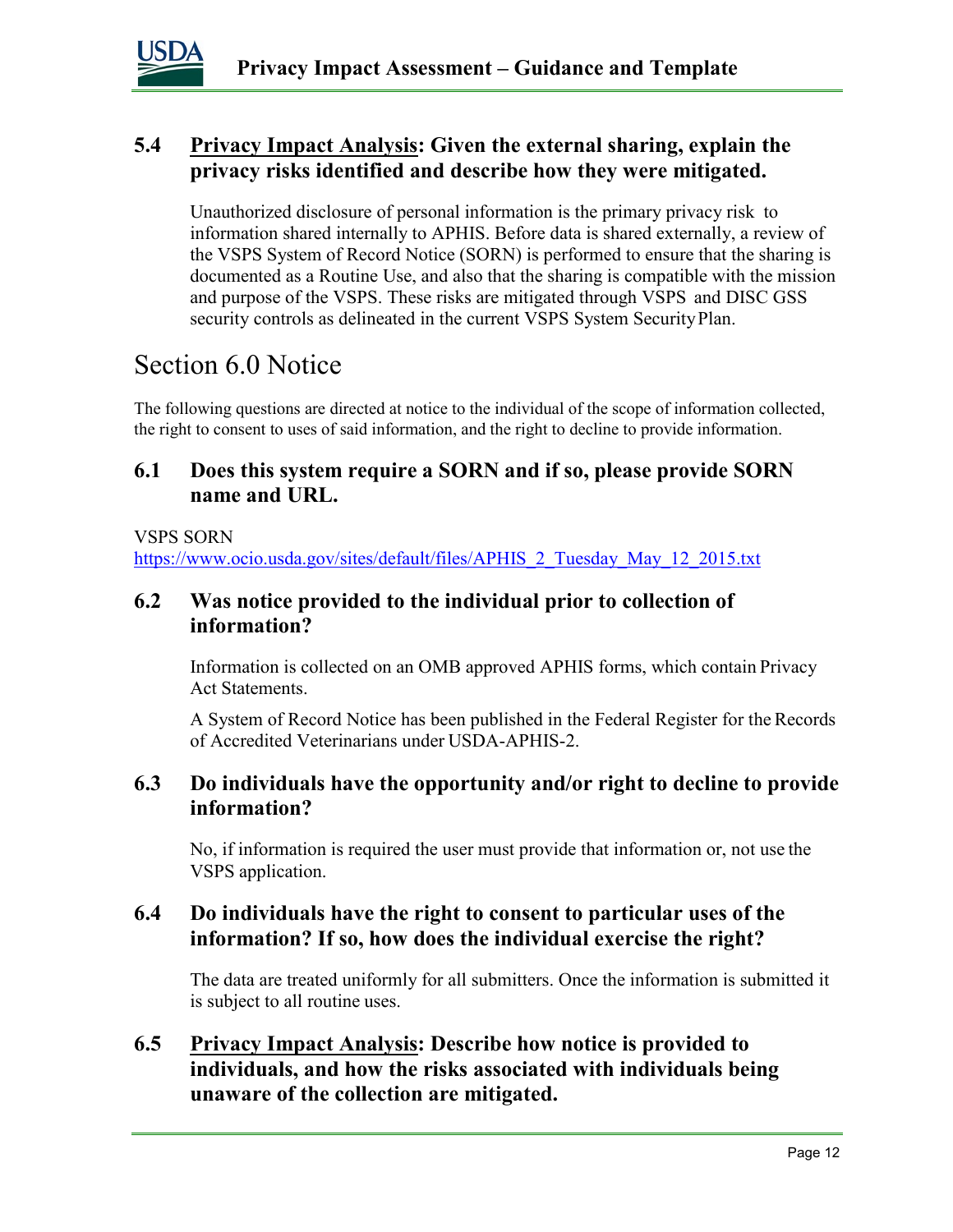

The System of Record Notice is the official notice. No information is collected without an individual's awareness. At the time of data collection, a form is being completed or the individual is speaking with a Federal or State employee.

## Section 7.0 Access, Redress and Correction

The following questions are directed at an individual's ability to ensure the accuracy of the information collected about them.

#### **7.1 What are the procedures that allow individuals to gain access to their information?**

Any individual may obtain information from a record in the system that pertains to him or her. Requests for hard copies of records should be in writing, and the request must contain the requesting individual's name, address, name of the system of records, timeframe for the records in question, any other pertinent information to help identify the file, and a copy of his/her photo identification containing a current address for verification of identification. All inquiries should be addressed to the Freedom of Information and Privacy Act Staff, Legislative and Public Affairs, APHIS, 4700River Road Unit 50, Riverdale, MD 20737-1232.

#### **7.2 What are the procedures for correcting inaccurate or erroneous information?**

Users can directly correct any inaccurate or erroneous information that pertains to them by accessing their User Profile in VSPS. A user may also contact the VS Help Desk for assistance in correcting inaccurate or erroneous information. Help Desk personnel will investigate and notify VSPS Program staff to verify the request. If after investigation, the data is found to be inaccurate or the data can no longer be verified, the data will be corrected.

Any data the is collected or maintained under the Privacy Act should be corrected by contacting the Freedom of Information Act Staff, Legislative and Public Affairs, APHIS, 4700 River Road Unit 50, Riverdale, MD 20737-1232.

#### **7.3 How are individuals notified of the procedures for correcting their information?**

Notification is provided at the time a user is creating their VSPS User Profile.

#### **7.4 If no formal redress is provided, what alternatives are available to the individual?**

Any individual may contest information contained within a record in the system that pertains to him/her by submitting a written request to the system manager to the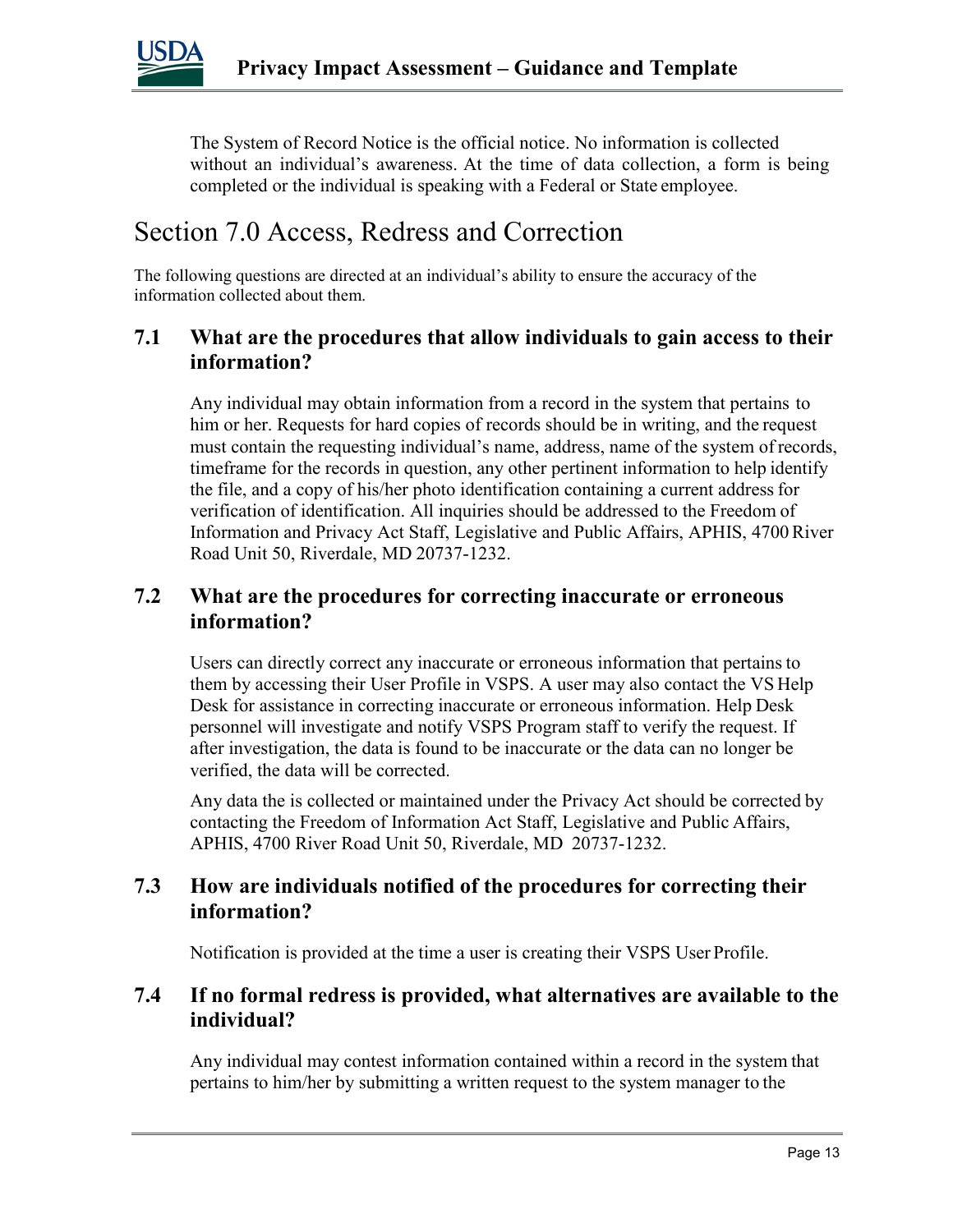

Freedom of Information and Privacy Act Staff, Legislative and Public Affairs, APHIS, 4700 River Road Unit 50, Riverdale, MD 20737-1232. Include the reason for contesting the record and the proposed amendment to the information with supporting documentation to show how the record is inaccurate.

#### **7.5 Privacy Impact Analysis: Please discuss the privacy risks associated with the redress available to individuals and how those risks are mitigated.**

The primary risk associated with the redress process is that the request will be ignored or delayed by the VSPS Program or IT staff. If the written request is delivered to the address as stated in Section 7.4, and then requested by the APHIS Privacy Office, VS is mandated to comply with Privacy requirements. VS makes every attempt to act on requests byconducting rapid reviews of the request, and coordinating a response with the Privacy Office to ensure that requested timeframes are met.

## Section 8.0 Technical Access and Security

The following questions are intended to describe technical safeguards and security measures.

#### **8.1 What procedures are in place to determine which users may access the system and are they documented?**

Access to the VSPS is based on the need to conduct business with USDA and is approved by an authorized APHIS VS official. Criteria, procedures, and controls are documented. Access must be requested in writing and approved by the supervisor or APHIS authorizing official.

Once access is authorized, users of VSPS information are further controlled through electronic role-based access. Users must have a government issued login and password that is controlled and managed either at the Veterinary Services Regional or District Offices. HSPD-12 LincPass cards, procedures, responsibilities and policies follow USDA departmental standards.

#### **8.2 Will Department contractors have access to the system?**

VS IT contractors are provided access only as needed to perform the requirements of a given contract. Contractors are involved in the design and development of the VSPS. Privacy clauses are included in the associated contracts. Contractors will not be involved in the production support of the application.

#### **8.3 Describe what privacy training is provided to users either generally or specifically relevant to the program or system?**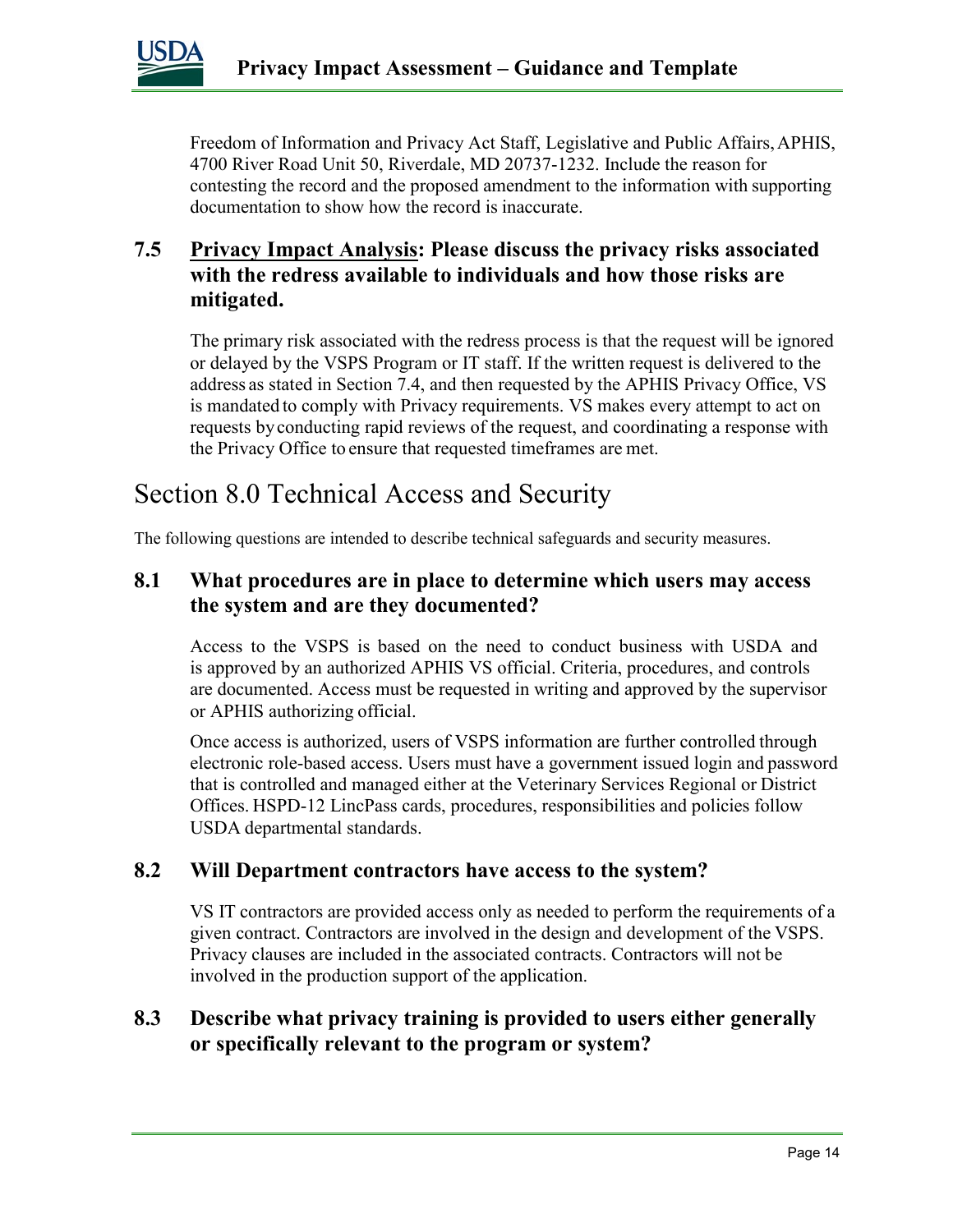

All APHIS employees provided access to the VSPS application are required to complete annual Information Technology (IT) Security Awareness Training and must sign APHIS Rules of Behavior form prior to receiving access to the information system.

#### **8.4 Has Certification & Accreditation been completed for the system or systems supporting the program?**

The VSPS has completed Assessment and Authorization and received its Authority to Operate in June 2017.

#### **8.5 What auditing measures and technical safeguards are in place to prevent misuse of data?**

Formal auditing measures for the VSPS will include security assessments performed by APHIS at least annually and independent security assessments performed in support of Certification and Accreditation efforts.

As to technical safeguards:

- The VSPS is continuously monitored in several different ways. DISC perform a monthly scan of systems to identify possible threats. The vulnerabilities identified are required to be remediated by the responsible parties. Security related incidents are reported to the ISSM which in turn requires an investigation. Also, all computers located within APHIS are required to have USDA-approved antivirus software installed. Once installed, the configuration is setup to receive updates twice weekly and to scan the machine daily. In addition, APHIS Customer Service Representatives have configured Windows Update to run on all machines for which they are responsible.
- DISC scans all systems at least every thirty days. This is conducted through the DISC/VS Reimbursable Agreement and results provided to the VS Program Support Services staff.

Operational technical safeguards to prevent data misuse begin with access control. VSPS employs SSL encryption to protect data during transmission. Access to VSPS information is protected by role-based access which is managed by the network firewall, eAuthentication, and the VSPS application. Users must have a government issued login and password that is controlled and managed either at the Veterinary Services or Area offices. Password controls, procedures, responsibilities and policies follow USDA departmental standards. At most sites, responsibility and scope of data access is defined by users' job descriptions. Policy dictates that a user may 'self-nominate' themselves for access. Requests for access must be approved by a supervisor or APHIS authorizing official.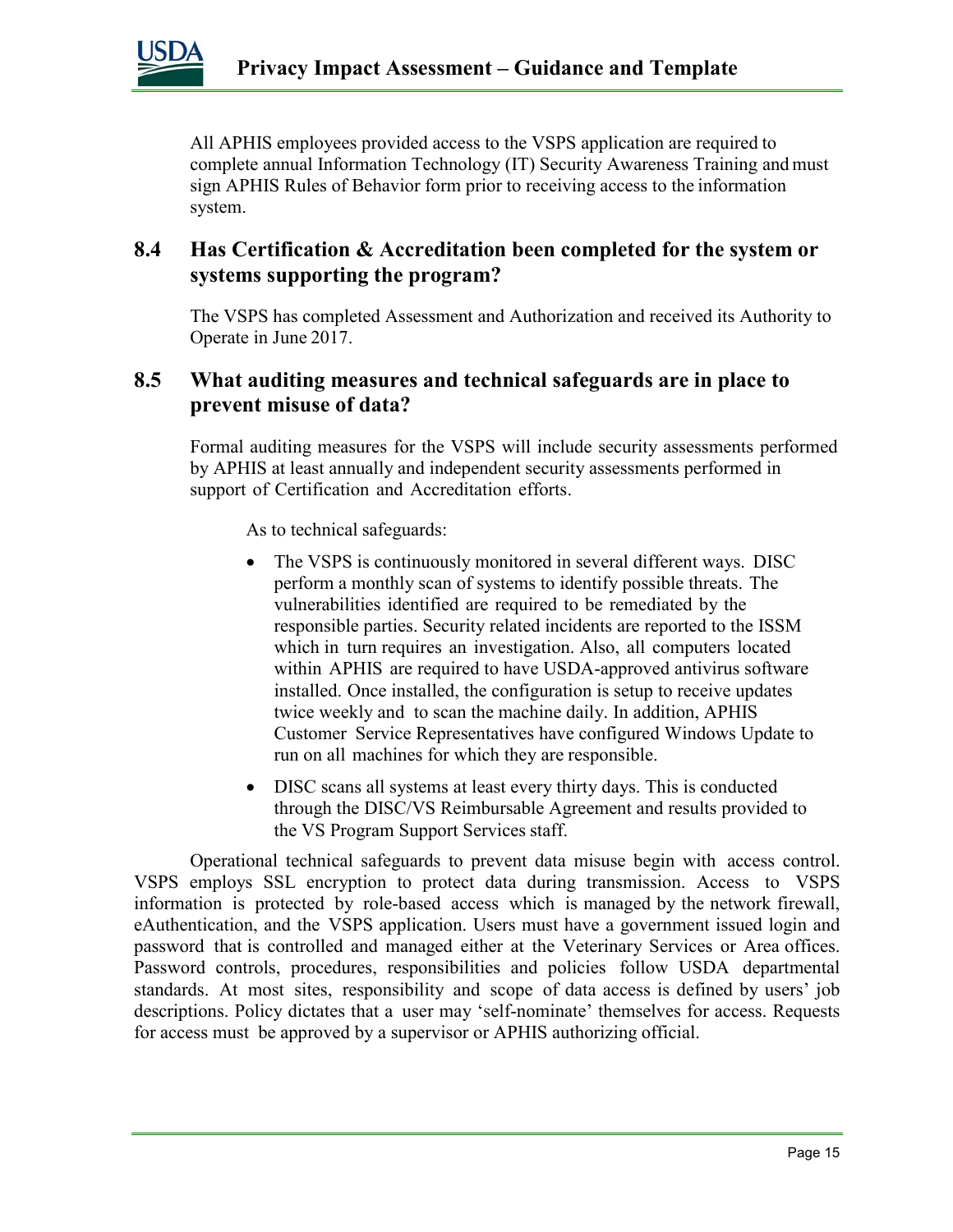

#### **8.6 Privacy Impact Analysis: Given the sensitivity and scope of the information collected, as well as any information sharing conducted on the system, what privacy risks were identified and how do the security controls mitigate them?**

Unauthorized disclosure of employee and other personnel information is the primary privacy risk to information shared both internally and externally to the USDA. This risk is mitigated through technical and procedural information security controlslevied on internal and external holders of VSPS data. VSPS and DISC GSS technical security controls are delineated in the current VSPS System Security Plan.

## Section 9.0 Technology

The following questions are directed at critically analyzing the selection process for any technologies utilized by the system, including system hardware and other technology.

#### **9.1 What type of project is the program or system?**

The VSPS is an operational major application (MA). The data is used to support Veterinary Accreditation, Import of Animals, Export of Animals, Interstate Movement of Animals, and Slaughter Horse Transport, all of which are covered under Title 9, Code of Federal Regulations (9 CFR) Animals and Animal Products. The data collected within VSPS is also used for research, investigative and litigation support, comparative and risk analysis.

#### **9.2 Does the project employ technology which may raise privacy concerns? If so please discuss their implementation.**

The VSPS application does not employ technology that may raise privacy concerns.

### Section 10.0 Third Party Websites/Applications

The following questions are directed at critically analyzing the privacy impact of using third party websites and/or applications.

**10.1 Has the System Owner (SO) and/or Information Systems Security Program Manager (ISSPM) reviewed Office of Management and Budget (OMB) memorandums M-10-22 "Guidance for Online Use of Web Measurement and Customization Technology" and M-10-23 "Guidance for Agency Use of Third-Party Websites and Applications"?**

Yes. OMB M-10-23 has been distributed by APHIS VS.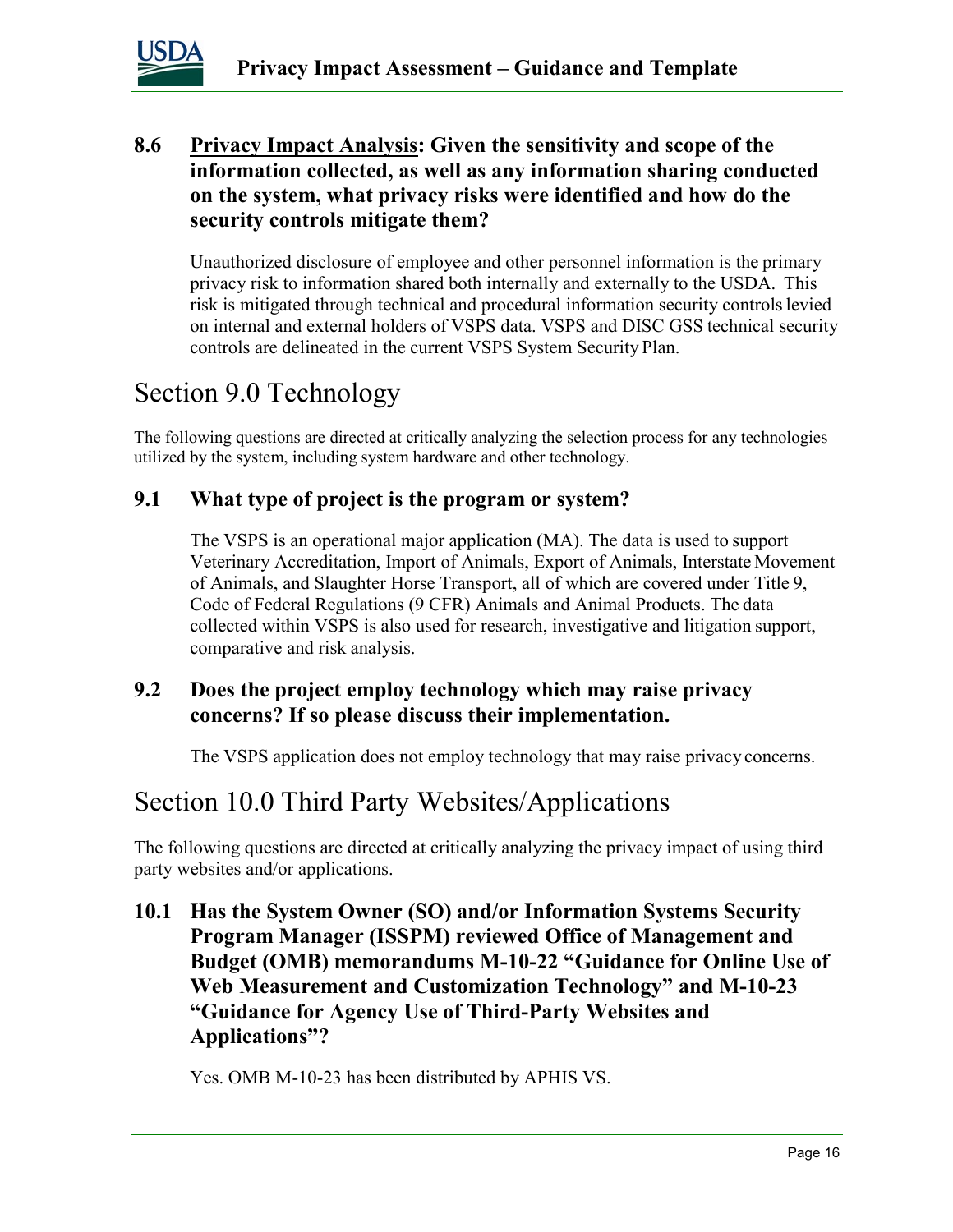

#### **10.2 What is the specific purpose of the agency's use of 3rd party websites and/or applications?**

Google Maps are currently used by Accredited Veterinarians to identify directions to a location of an animal. This is so the Veterinarian can examine the animal for interstate movement approval. The VSPS application re-directs users to the Google Maps website.

Pay.gov is also a third party application that is used to allow import brokers to pay for reservations at the Veterinary Services Animal Import Centers located in Miami, Florida and Newburg, New York. The VSPS application re-directs users to the Pay.gov website.

#### **10.3 What personally identifiable information (PII) will become available through the agency's use of 3rd party websites and/or applications.**

VSPS does not receive any personally identifiable information from third party websites or applications.

#### **10.4 How will the PII that becomes available through the agency's use of 3rd party websites and/or applications be used?**

VSPS does not receive any personally identifiable information from third party websites or applications.

#### **10.5 How will the PII that becomes available through the agency's use of 3rd party websites and/or applications be maintained and secured?**

VSPS does not receive any personally identifiable information from third party websites or applications.

#### **10.6 Is the PII that becomes available through the agency's use of 3rd party websites and/or applications purged periodically?**

VSPS does not receive any personally identifiable information from third party websites or applications.

If so, is it done automatically?

VSPS does not receive any personally identifiable information from third party websites or applications.

If so, is it done on a recurring basis?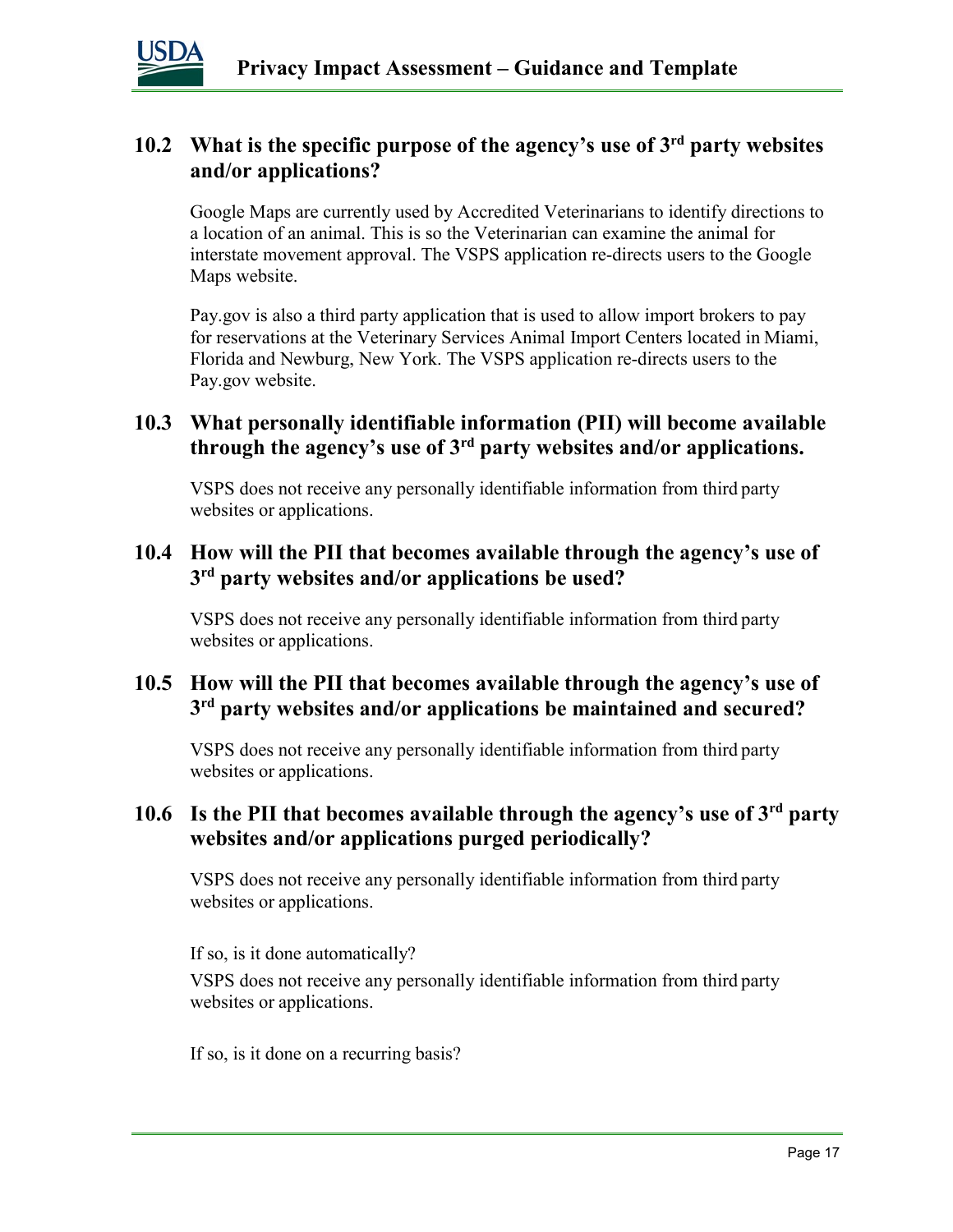

VSPS does not receive any personally identifiable information from third party websites or applications.

#### **10.7 Who will have access to PII that becomes available through the agency's use of 3rd party websites and/or applications?**

VSPS does not receive any personally identifiable information from third party websites or applications.

#### **10.8 With whom will the PII that becomes available through the agency's use of 3rd party websites and/or applications be shared - either internally or externally?**

VSPS does not receive any personally identifiable information from third party websites or applications.

#### **10.9 Will the activities involving the PII that becomes available through the agency's use of 3rd party websites and/or applications require either the creation or modification of a system of records notice (SORN)?**

VSPS does not receive any personally identifiable information from third party websites or applications.

#### **10.10 Does the system use web measurement and customization technology?**

VSPS does not use web measurement or customization technology.

If so, is the system and procedures reviewed annually to demonstrate compliance to OMB M-10-23?

VSPS does not use web measurement or customization technology.

#### **10.11 Does the system allow users to either decline to opt-in or decide to opt-out of all uses of web measurement and customization technology?**

VSPS does not use web measurement or customization technology.

If so, does the agency provide the public with alternatives for acquiring comparable information and services?

VSPS does not use web measurement or customization technology.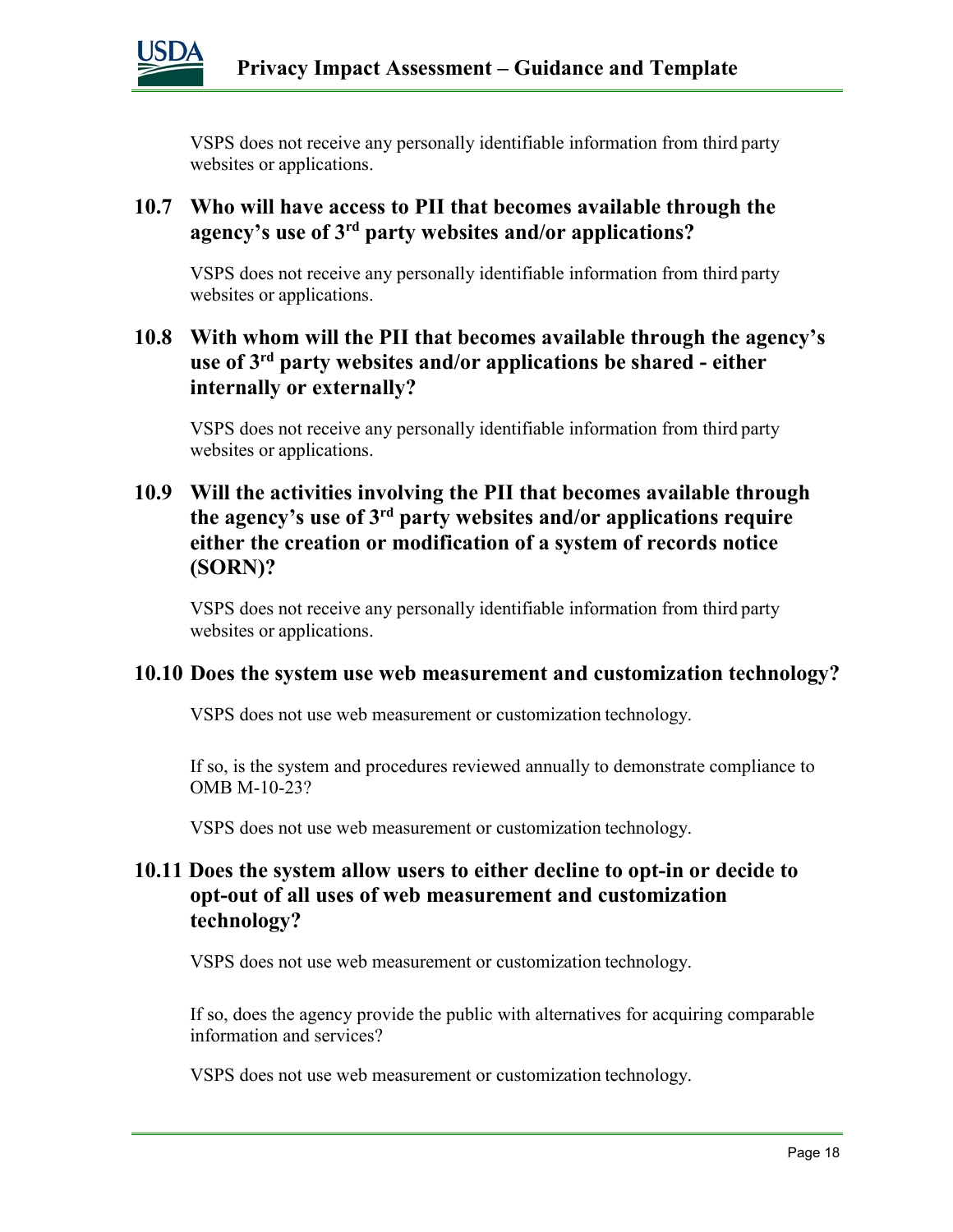

**10.12 Privacy Impact Analysis: Given the amount and type of PII that becomes available through the agency's use of 3rd party websites and/or applications, discuss the privacy risks identified and how they were mitigated.** 

VSPS does not use web measurement or customization technology.

## Responsible Officials

*Renee Oleck, APHIS Veterinary Services* United States Department of Agriculture